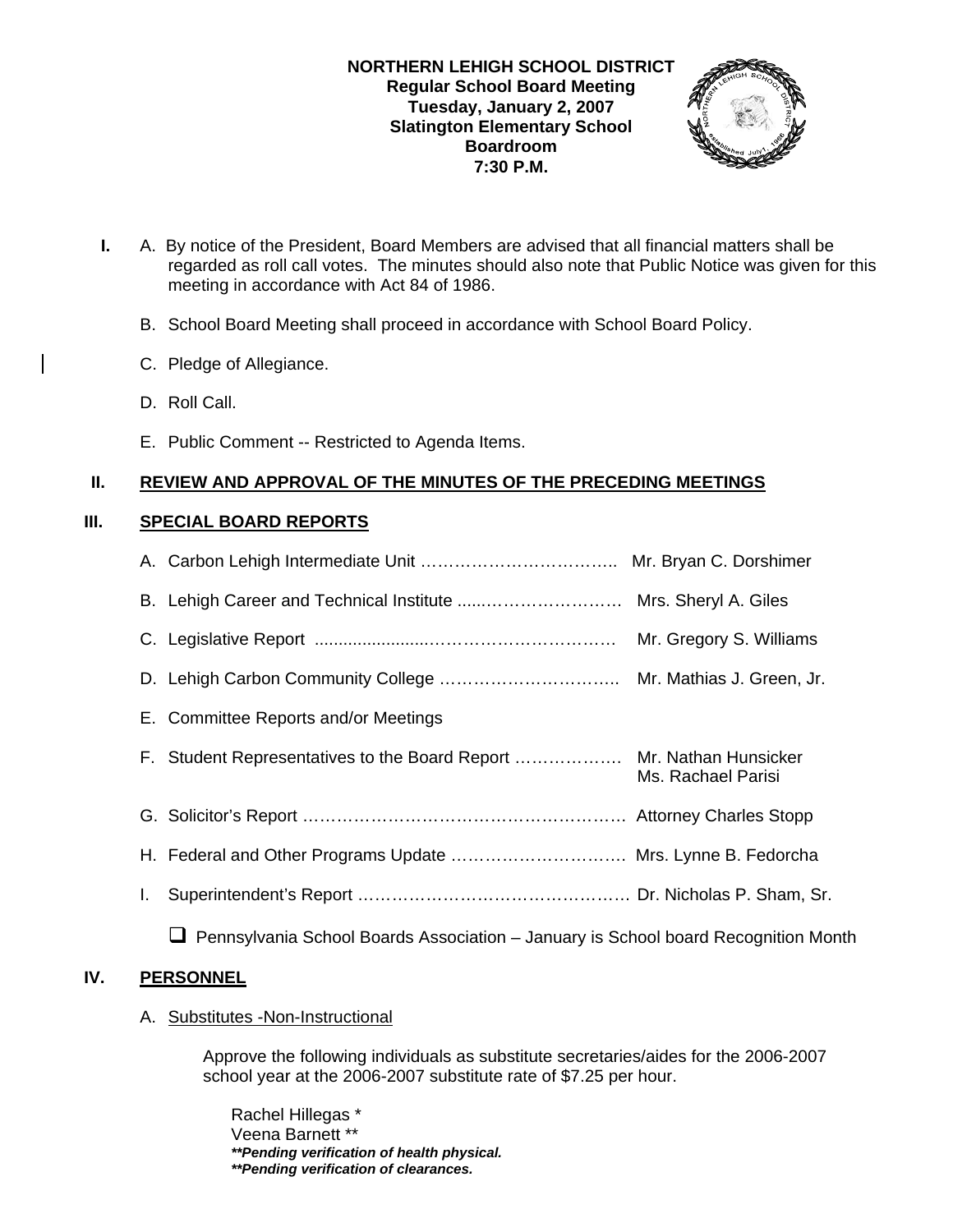#### B. Unpaid Volunteers

Approve the following unpaid volunteer aide in Peters Elementary School for the 2006-2007 school year:

Angela Anderson

### **V. CONFERENCES**

#### **VI. POLICY**

- A. Board Policies Second Reading
	- 1. Approve revisions to existing school board policy #006 Local Board Procedures: Meetings, as presented after first reading. **(Attachment #1)**
- B. Board Governance Standards/Code of Conduct

Approve to reaffirm the school board standards and code of conduct referenced in school board policy #011 – Local Board Procedures – Board Governance standards/Code of Conduct as recommended by the Pennsylvania School Board Association. **(Attachment #2)**

#### C. Homebound Instruction

It is recommended that the Board of Education grant homebound instruction for a  $9<sup>th</sup>$ Grade Student, Student No.1090006, for five hours per week, effective December 19, 2006 and continuing until March 2007.

### **VII. CURRICULUM AND INSTRUCTION**

### **VIII. OLD BUSINESS**

#### **IX. NEW BUSINESS**

- A. Resolution for School Director Recognition Month January 2007
	- **WHEREAS**, the role of locally elected school officials has served the Commonwealth of Pennsylvania and local communities in meeting the needs of public education since the passage of the Free School Act in 1834; and
	- **WHEREAS**, these local boards have discharged their responsibilities to public education in a manner which has placed public education in the forefront of our educational systems; and
	- **WHEREAS**, locally elected officials have distinguished themselves and their communities in this non-paid, volunteer public service commitment; and
	- **WHEREAS**, the contributions of these men and women who serve on the Northern Lehigh Board of School Directors: